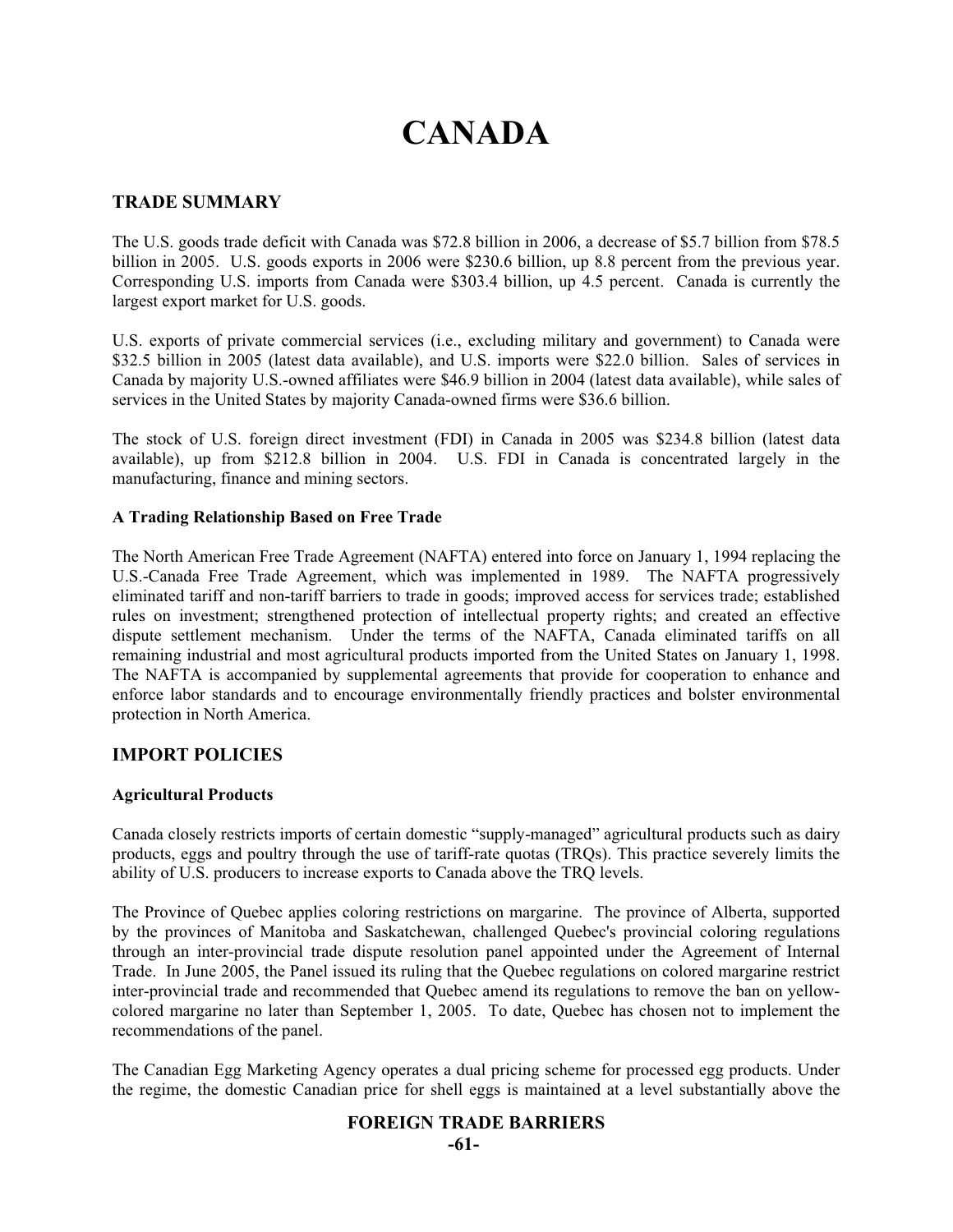world price. Producers are also assessed a levy on all eggs sold, a portion of which is used to subsidize egg exports. This practice artificially increases Canadian exports of egg products at the expense of U.S. exporters. Canada also maintains a prohibitive tariff of 245 percent on U.S. exports of breaded cheese sticks.

Canada prohibits imports of fresh or processed fruits and vegetables in packages exceeding certain standard package sizes unless the government of Canada grants a ministerial exemption. To obtain an exemption, Canadian importers must demonstrate that there is an insufficient supply of a product in the domestic market. The import restrictions apply to all fresh and processed produce in bulk containers if there are standardized container sizes stipulated in the regulations for that commodity. For those horticultural products without prescribed container sizes, there is no restriction on bulk imports. The restriction has a negative impact on U.S. potatoes, apples and blueberries. In addition, Canadian regulations on fresh fruit and vegetable imports prohibit consignment sales of fresh fruit and vegetables in the absence of a pre-arranged buyer.

#### **Restrictions on U.S. Grain Exports**

U.S. access to the Canadian grain market has been limited partially by Canadian varietal controls. Canada requires that each variety of grain be registered and be visually distinguishable based on a system of Kernel Visual Distinguishability (KVD) requirements. Since U.S. varieties may not be visually distinct, they are not registered in Canada. As a result, U.S. wheat, regardless of quality, is sold in Canada as "feed" wheat at sharp price discounts compared to the Canadian varieties. Extensive consultations were held in 2003 with stakeholders and the Canada Grains Commission (CGC) on the operational details of a Variety Eligibility Declaration system that would require, by law, the use of declarations instead of the KVD system to segregate grain in the handling system. This proposal was eventually scrapped when it was deemed too costly and burdensome for producers and industry. In June 2005, the CGC put out a new discussion paper proposing a different approach, one that would relax KVD registration requirements for minor western Canadian wheat classes, and held a new series of stakeholder consultations. In June 2006, the CGC announced its intention to make changes to western Canadian wheat classes based on these consultations. These changes include the removal of KVD registration requirements from minor wheat classes, as well as the creation of a new General Purpose wheat class, effective August 1, 2008. The KVD requirements for the higher quality wheat, Canada Western Red Spring and Canada Western Amber Durum, will remain. While these policy changes are a step in the right direction, it only opens the door to varietal registration in Canada of lower priced, non-milling U.S. wheat varieties typically used for feed and industrial end-uses (biofuels, etc.).

On September 16, 2005, the Canadian International Trade Tribunal (CITT) and the Canada Border Services Agency (CBSA) launched an investigation into alleged dumping and subsidization of U.S. grain corn imports into Canada, following a petition filed by the several provincial corn producers' associations. The CITT concluded on April 18, 2006, that U.S. grain corn imports are not causing injury and are not threatening to cause injury to Canadian growers. As a result, the dumping and subsidy investigations were terminated and all provisional countervailing and antidumping duties collected by CBSA were refunded. The petitioners have appealed the CITT final determination to Canada's Federal Court of Appeal.

#### **Personal Duty Exemption**

The United States has urged Canada to facilitate cross border trade for border residents by relaxing its taxation of goods purchased in the United States by Canadian tourists. While U.S. and Canadian personal exemption regimes are not directly comparable, the United States allows an \$800 per person exemption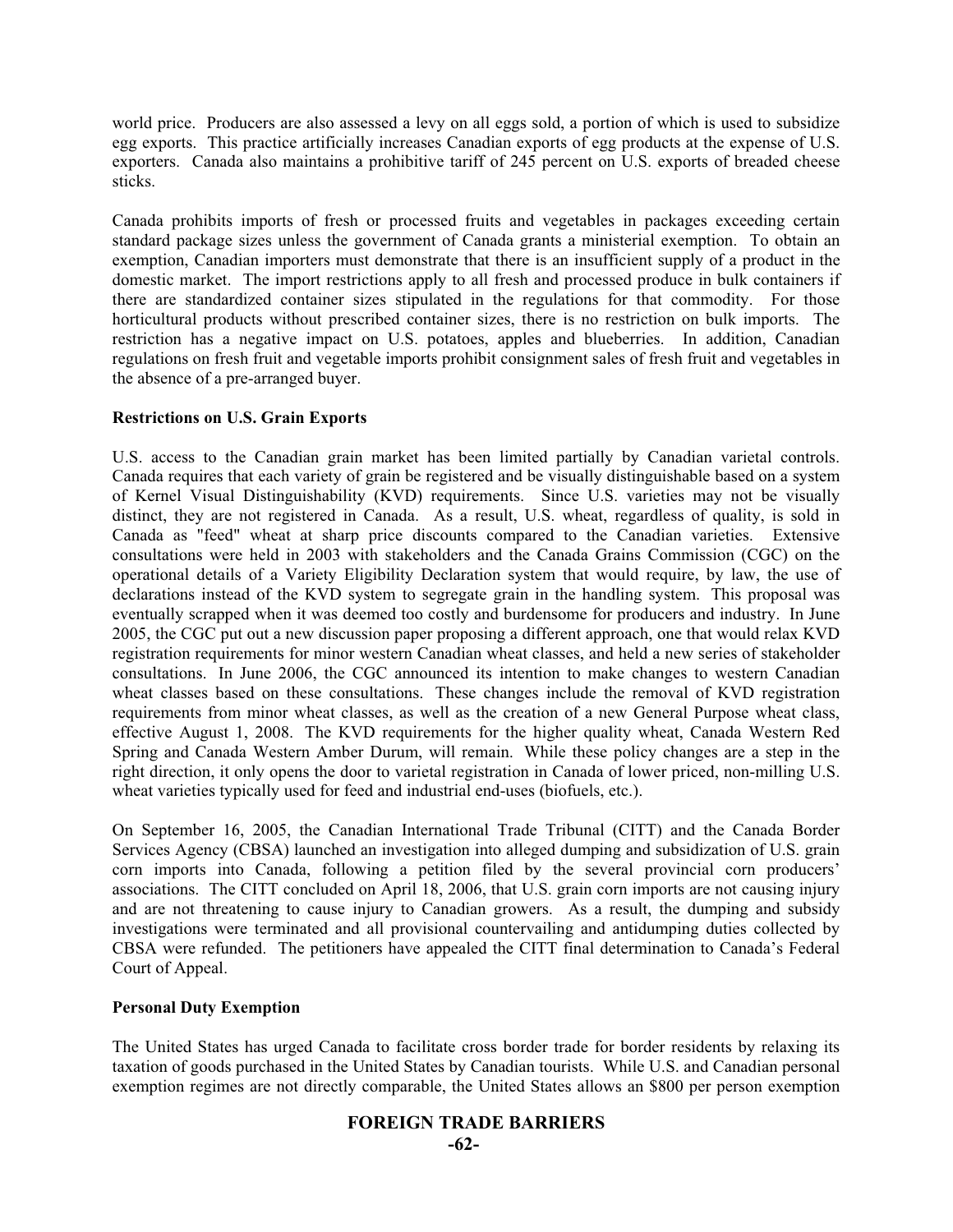every 30 days, while Canada has an allowance linked to the length of the tourist's absence and allows only C\$50 for tourists absent for at least 24 hours and C\$200 for visits exceeding 48 hours. This practice discourages shopping visits to the United States by border residents.

#### **Wine and Spirits**

Market access barriers in several provinces hamper exports of U.S. wine and spirits to Canada. These include "cost of service" mark-ups, listings, reference prices and discounting distribution and warehousing policies.

## **The Canadian Wheat Board and State Trading Enterprises (STEs)**

The United States has longstanding concerns about the monopolistic marketing practices of the Canadian Wheat Board. USTR seeks a level playing field for American farmers, including through World Trade Organization (WTO) negotiations. The U.S. WTO agriculture proposal calls for: (1) the end of exclusive STE export rights to ensure private sector competition in markets currently controlled by single desk exporters; (2) the establishment of WTO requirements to notify acquisition costs, export pricing other sales information for single desk exporters; and (3) the elimination of the use of government funds or guarantees to support or ensure the financial viability of single desk exporters. The new Conservative government has begun a review of the Wheat Board that could address many of these concerns.

# **STANDARDS, TESTING, LABELING AND CERTIFICATION**

## **Restrictions on Fortification of Foods**

Canadian requirements for foods fortified with vitamins and minerals have created a costly burden for American food manufacturers who export to Canada. Health Canada restricts marketing of breakfast cereals and other products, such as orange juice, that are fortified with vitamins and/or minerals at certain levels. Canada's regulatory regime requires that products such as calcium-enhanced orange juice be treated as a drug. The regime forces manufacturers to label vitamin and mineral fortified breakfast cereals as "meal replacements" which imposes costs on manufacturers who must make separate production runs for the U.S. and Canadian markets.

In March 2005, the government of Canada released for public consideration a draft policy on supplemental fortification of food and beverages that reflects the study on Dietary Reference Intakes undertaken by the U.S. Institute of Medicine. Industry welcomed the draft policy as it may offer more latitude to manufacturers for discretionary fortification of foods and beverages than the current regulatory regime. The new policy may reduce the cross-border discrepancy in fortification rules; however, the final regulations based on it have not yet been submitted for public review.

#### **Restrictions on Container Sizes**

Canada's Processed Products Regulations (Canada Agricultural Products Act) prescribe standard container sizes for a wide range of processed fruit and vegetable products. No other NAFTA country imposes such mandatory container size restrictions. For example, the Processed Products Regulations require manufacturers of baby food to sell in only two standardized container sizes: 4.5 ounces (128 ml) and 7.5 ounces (213 ml). The requirement to sell in container sizes that exist only in Canada makes it more costly for U.S. producers of baby food to export their products to Canada. Canada claims that the regulations are being rewritten and suggests that U.S. concerns will be addressed. However, it appears that the effort to revise the regulations has stalled, as there has been no progress for the past several years.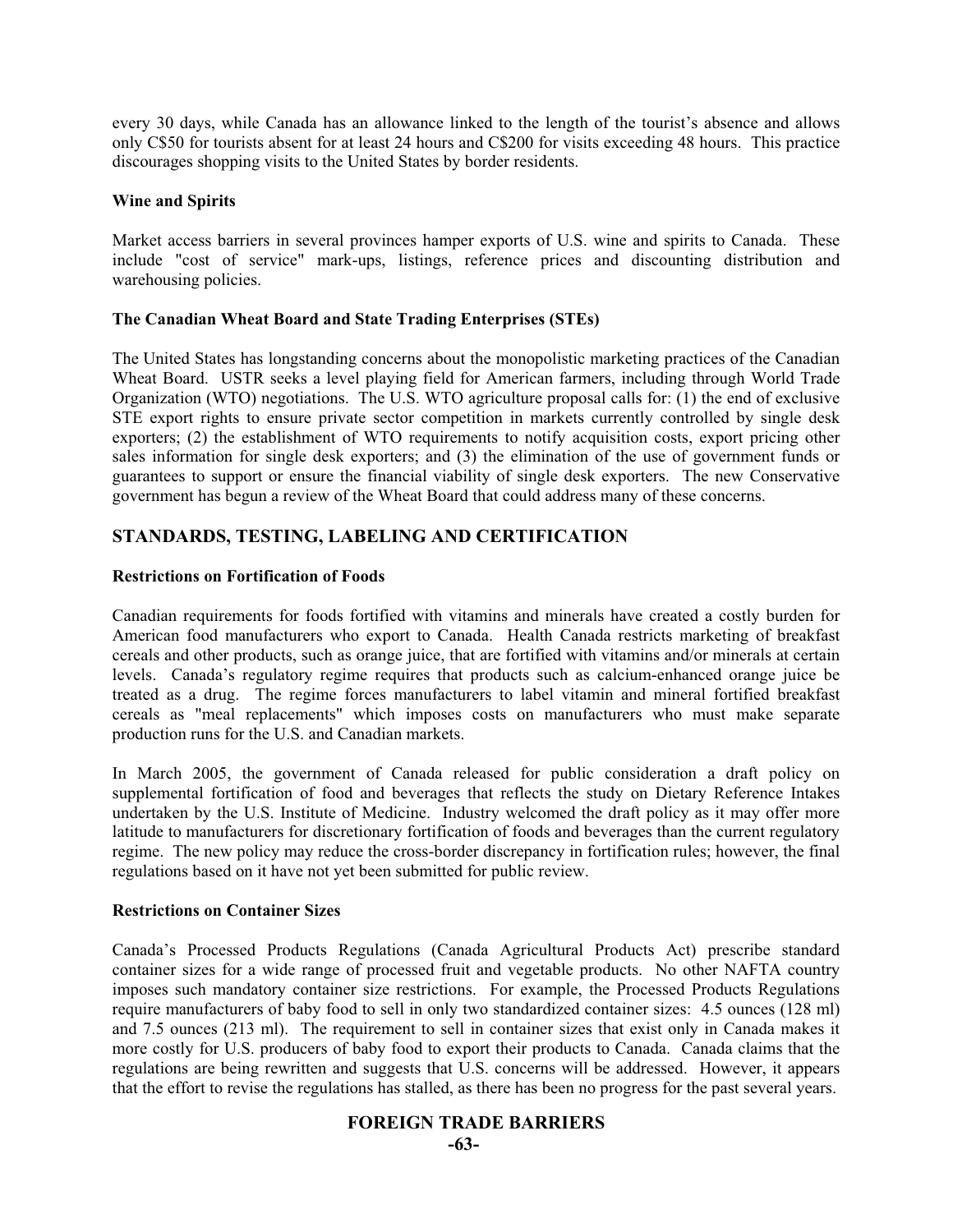## **SOFTWOOD LUMBER**

The Softwood Lumber Agreement (SLA) was signed on September 12, 2006, and entered into force on October 12, 2006. On October 12, pursuant to a settlement of litigation, the U.S. Department of Commerce revoked the antidumping and countervailing duty orders on imports of softwood lumber from Canada. (The settlement ended a large portion of the litigation over trade in softwood lumber.) Upon revocation of the orders, U.S. Customs and Border Protection ceased collecting cash deposits, and began returning all previously-collected deposits, with interest to the importers of record. At the time of entry into force, there was an injunction preventing liquidation of entries covered by the first administrative review, but the U.S. Court of International Trade subsequently lifted the injunction on October 27, 2006, in order to permit liquidation of those entries. All entries have now been liquidated.

The SLA provides for unrestricted trade in softwood lumber in favorable market conditions. When the lumber market is soft, Canadian exporting provinces can choose either to collect an export tax that ranges from 5 percent to 15 percent as prices fall or to collect lower export taxes and limit export volumes. The SLA also includes provisions to address potential Canadian import surges, provide for effective dispute settlement, and monitor administration of the agreement through the establishment of a Softwood Lumber Committee.

Under the terms of the SLA, Canada also agreed to pay \$500 million to members of the Coalition for Fair Lumber Imports, and \$450 million to promote meritorious initiatives in the United States, which includes educational and charitable causes in timber-reliant communities; low-income housing and disaster relief; and educational and public-interest projects addressing forest management issues that affect timber-reliant communities, or the sustainability of forests as sources of building materials, wildlife habitat, bio-energy, recreation and other values. Further, the SLA encourages interested persons in Canada and the United States to establish a binational industry council, whose objectives are to strengthen the North American lumber industry by increasing the market for its products and to build stronger cross-border partnerships and trust at all levels of the industry.

The first meeting of the Softwood Lumber Committee was held in February 2007. During that meeting, Canada and the United States discussed a wide range of implementation-related issues. In addition, there were comprehensive discussions on two issues of great concern to the United States. First, the United States has expressed its concerns with the announcements by Quebec and Ontario of a number of assistance programs for their provincial softwood lumber industries. Second, the United States is concerned with respect to some aspects of Canada's administration of the export measures. The United States is reviewing the information provided by Canada regarding those two issues in order to determine next steps.

# **TECHNOLOGY PARTNERSHIPS CANADA (TPC)**

TPC is a Canadian government program that supports the research and development activities of select industries. Established in 1996, TPC provided loan funding for so-called "pre-competitive" research and development activities for companies incorporated in Canada. Although TPC was targeted at a number of industries, a disproportionate amount of funding has been provided to aerospace and defense companies. To date, C\$2.7 billion in TPC funding commitments have been made for over 600 projects, of which about 70 percent has been disbursed. According to the Canadian government, about 3 percent of TPC funds have been repaid. The Canadian government restructured the TPC program in 1999 after a WTO Dispute Panel requested by Brazil determined that it provided an illegal subsidy.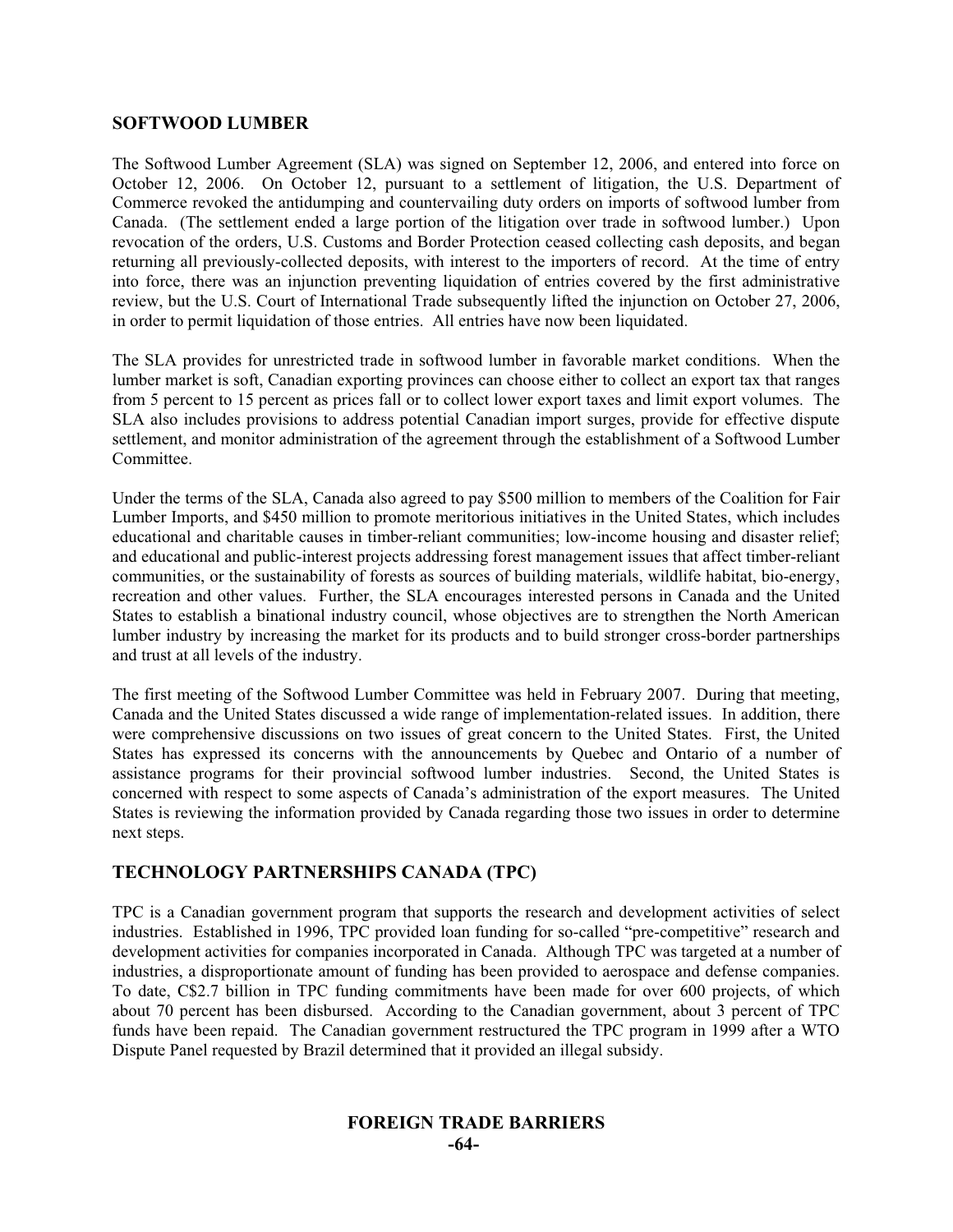In 2006, Canada's Minister of Industry closed the program to new TPC applicants except for the aerospace and defense sectors. The government announced increased transparency and accountability requirements for all future projects to be funded under the TPC with the aim of better ensuring company compliance with the terms of their TPC contribution agreements. These new contractual requirements provide the government more leverage to act on any breaches of the contribution agreements and will also allow the Minister of Industry to publish the amount of each repayment made by recipient companies that have received investments under the improved agreement. However, these efforts to promote transparency do not remove the potential for trade distortions cause by the TPC and other programs. Of particular concern to U.S. industry is a November 2006 news report that TPC and other government aid may be used to support the launch of a new class of Bombardier "C Series" regional jets and a December 2006 news report of significant TPC funding used to support the development of more efficient aircraft engines. The U.S. Government continues to monitor this program as well as other Quebec provincial programs.

## **INTELLECTUAL PROPERTY RIGHTS (IPR) PROTECTION**

Canada is a member of the World Intellectual Property Organization (WIPO) and adheres to several international agreements, including the Paris Convention for the Protection of Industrial Property (1971) and the Berne Convention for the Protection of Literary and Artistic Works (1971). Canada is also a signatory of the WIPO Copyright Treaty and the WIPO Performances and Phonograms Treaty (together the WIPO Treaties), which set standards for intellectual property protection in the digital environment. Canada has not yet ratified either treaty. Canada has indicated it is drafting legislation to provide stronger copyright protection. However, no bill has yet been introduced during the current Parliamentary session.

The United States hopes that the expected legislation will not only adequately ratify and implement the WIPO Treaties, including prohibiting the manufacture and trafficking in circumvention devices, but also enact a limitation-of-liability for Internet Service Providers that effectively reduces copyright infringement on the Internet by using the "notice-and-takedown" model, rather than the less effective "notice-and-notice" model.

U.S. intellectual property owners are concerned about Canada's weak border measures and general enforcement efforts. The lack of *ex officio* authority for Canadian Customs officers makes it difficult for them to seize shipments of counterfeit goods. To perform a civil seizure of a shipment under the Customs Act, the rights holder must obtain a court order, which requires detailed information on the shipment. However, Canada's Criminal Code allows for a public officer in the course of duty to seize any item discovered to be in violation of the law. For example, Customs can detain suspected counterfeit shipments and contact the Royal Canadian Mounted Police (RCMP), which can then proceed with investigation under criminal law. The Canadian government is considering ways to tighten border enforcement.

The majority of the pirated goods are high quality, factory produced products from Asia. Aside from pirated software, many stores sell and install circumvention devices, also made in Asia, that allow pirated products to be played in a legitimate console. Once pirated and counterfeit products clear Canadian Customs, enforcement is the responsibility of the RCMP and the local police. The RCMP lacks adequate resources, training and staff. Because Canadian laws are inadequate to address IPR issues, few prosecutors are willing or trained to prosecute the few cases that arise. Where an infringement case has gone to trial, the penalties imposed can be too weak to act as a deterrent jail time is rarely imposed.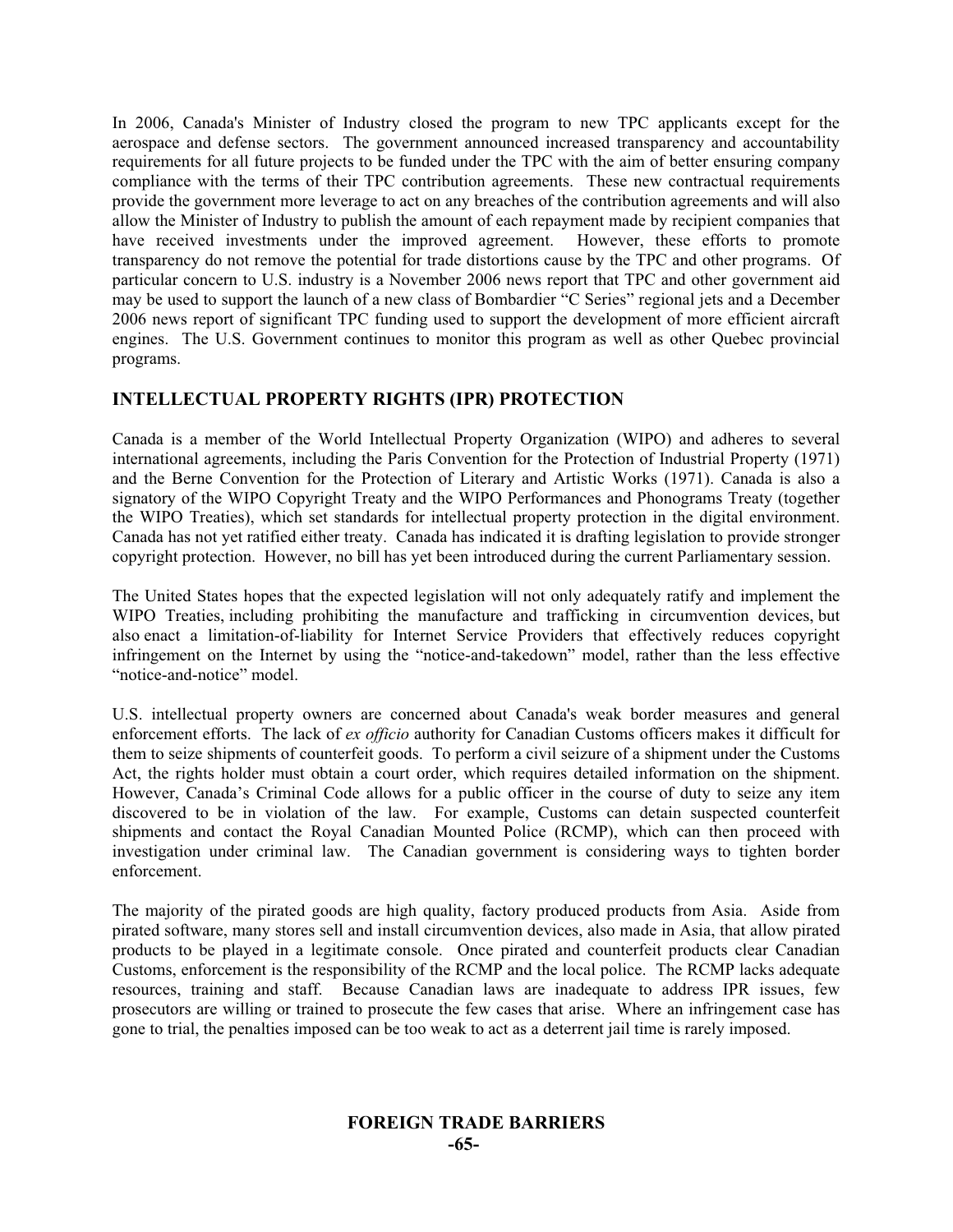#### **Camcording**

Unauthorized camcording in Canadian movie theaters is an increasing source of international DVD piracy. Although camcording with intent to distribute is considered a crime in Canada, the act of camcording in a theater is not a criminal offense. As Canadian prosecutors find it difficult to prove intent in such circumstances, Canadian law enforcement officials are often reluctant to pursue illicit camcording. Amending the Criminal Code to make the act of camcording in a theater a criminal offense would help address this problem.

### **Pharmaceuticals**

The U.S. pharmaceutical industry has raised concerns about the pricing of patented medicines in Canada and encourages Canada and the Patented Medicine Prices Review Board (PMPRB) to move towards a more market-based review system.

In October 2006, Canada published new data protection measures for pharmaceuticals. The regulations are designed to give new and innovative drugs eight years of market exclusivity, with an additional six months of exclusivity for innovative drugs that are the subject of pediatric studies.

# **SERVICES BARRIERS**

#### **Audiovisual and Communications Services**

In 2003, the government of Canada amended the Copyright Act to ensure that Internet retransmitters are ineligible for the compulsory retransmission license until the Canadian Radiotelevision and Telecommunications Commission (CRTC) licenses them as distribution undertakings. Internet "broadcasters" are currently exempt from licensing.

The Broadcasting Act lists among its objectives, "to safeguard, enrich and strengthen the cultural, political, social and economic fabric of Canada." The federal broadcasting regulator, the CRTC, implements this policy. The CRTC requires that for Canadian conventional, over-the-air broadcasters Canadian programs must make up 60 percent of television broadcast time overall and 50 percent during evening hours (6 p.m. to midnight). It also requires that 35 percent of popular musical selections broadcast on radio should qualify as "Canadian" under a Canadian government-determined point system. For cable television and direct to home broadcast services, a preponderance (more than 50 percent) of the channels received by subscribers must be Canadian programming services.

Non-Canadian channels must be pre-approved ("listed") by the CRTC. For other services, such as specialty television and satellite radio services, the required percentage of Canadian content varies according to the nature of the service.

The CRTC also requires that the English and French television networks operated by the Canadian Broadcasting Corporation not show popular foreign feature movies between 7 p.m. and 11 p.m. The only non-Canadian films that may be broadcast during that time must have been released in theaters at least two years previously and not be listed in the top 100 of Variety Magazine's top grossing films for at least the previous ten years.

Until 1997, CRTC policy in cases where a Canadian service was licensed in a format competing with that of an authorized non-Canadian service was to revoke the license of the non-Canadian service if the new Canadian applicant so requested. In July 1997, the CRTC announced that it would no longer be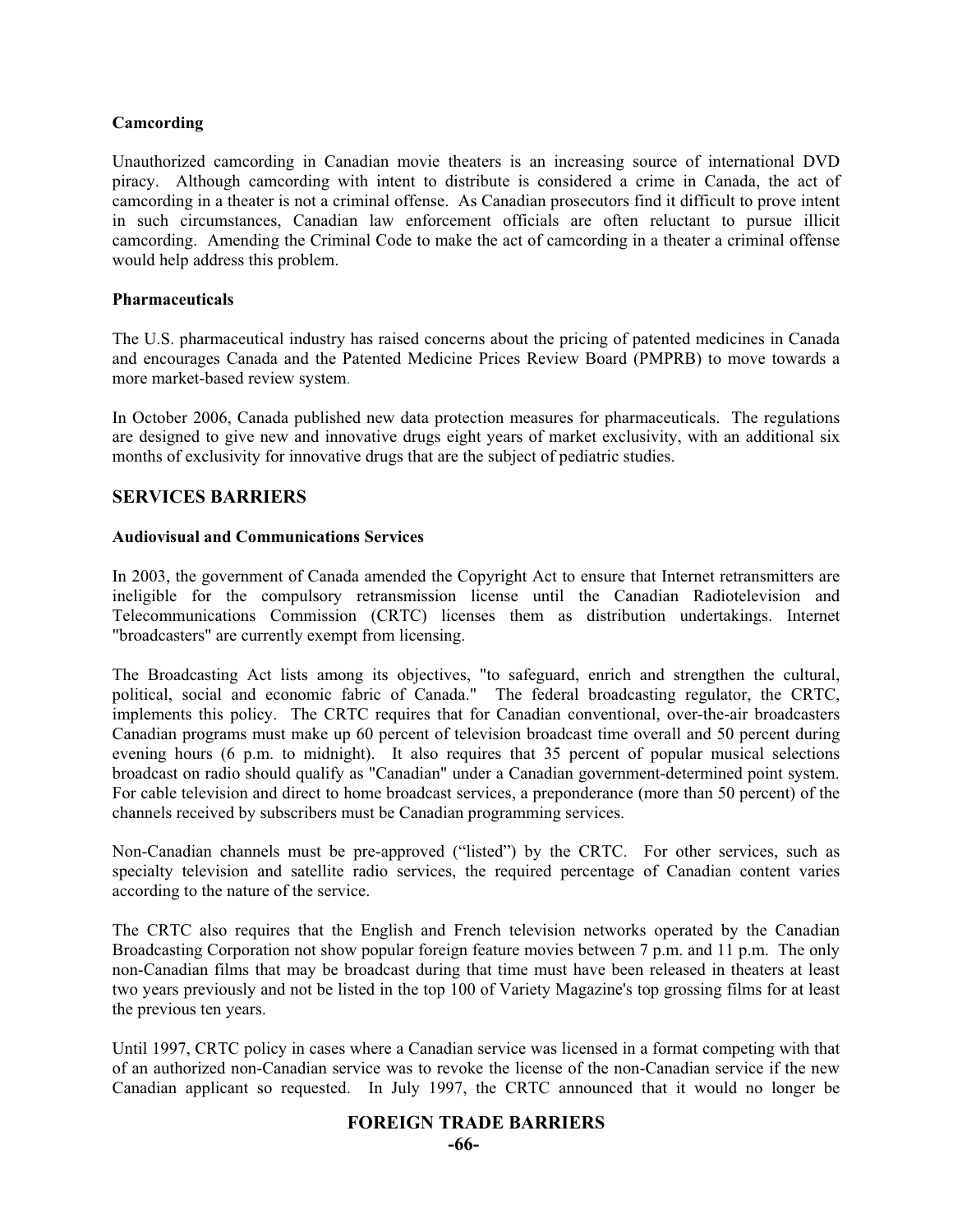"disposed" to take such action. Nonetheless, Canadian licensees may still appeal the listing of a non-Canadian service which is thought to compete with a Canadian pay or specialty service the CRTC will consider removing existing non-Canadian services from the list, or shifting them into a less competitive location on the channel dial, if they change format to compete with a Canadian pay or specialty service.

#### **Radiocommunication Act**

A principal concern of the Canadian Cable Telecommunications Association (CCTA) is the spread of unauthorized use of satellite television services. Industry findings, extrapolated on a national basis, estimated that between 520,000 to 700,000 households within cabled areas use unauthorized satellite services. Any survey of the incidence of satellite signal theft outside cabled areas would add to these numbers.

This survey, combined with information obtained through Canadian film producers' investigations and related Internet newsgroups, supports the conclusion that there may be 1 million illegal users of U.S. satellite television systems in Canada, resulting in a significant annual loss to the legitimate satellite television industry. Of this number of illegal users, it is estimated that over 90 percent are involved in the "black market" (i.e., signal theft without any payment to U.S. satellite companies), with the remainder subscribing via the "gray market" where the unauthorized user does in fact purchase the signal from a U.S. satellite company for the signal, but only by pretending to be a U.S. resident.

#### **Telecommunications Services**

In its schedule of WTO services commitments, Canada retained a 46.7 percent limit on foreign ownership for all facilities-based telecommunications service suppliers except fixed satellite services and submarine cables. In addition to the equity limitations, Canada also retained a requirement for "Canadian control" of basic telecommunications facilities, which stipulates that at least 80 percent of the members of a board of directors must be Canadian citizens. These restrictions prevent global telecommunications service providers from managing and operating much of their own telecommunications facilities in Canada. In addition, these restrictions deny foreign providers certain regulatory advantages only available to facilities-based carriers (e.g., access to unbundled network elements and certain bottleneck facilities). As a consequence of foreign ownership restrictions, U.S. firms' presence in the Canadian market as wholly U.S.-owned operators is limited to that of a reseller, dependent on Canadian facilities-based operators for critical services and component parts. This limits those U.S. companies' options for providing high quality end-to-end telecommunications services as they cannot own or operate their own telecommunications transmission facilities.

In 2004, the CRTC decided that telephone communication over the Internet (VoIP) should be subject to the same regulatory regime as conventional telephone systems. In November 2006, however, the new Conservative government overruled the CRTC and determined that Canada will not regulate "access independent" VoIP services, those services that can reach the customer through any broadband Internet connection. "Access dependent" VoIP services, which connect customers over the service provider's own network, are still subject to regulation.

#### **Barriers to Film Exports**

The classification of theatrical and home video product distributed in Canada is within the exclusive jurisdiction of the provinces. There are six different provincial or regional classification boards to which Motion Picture Association members must submit product destined for theatrical release.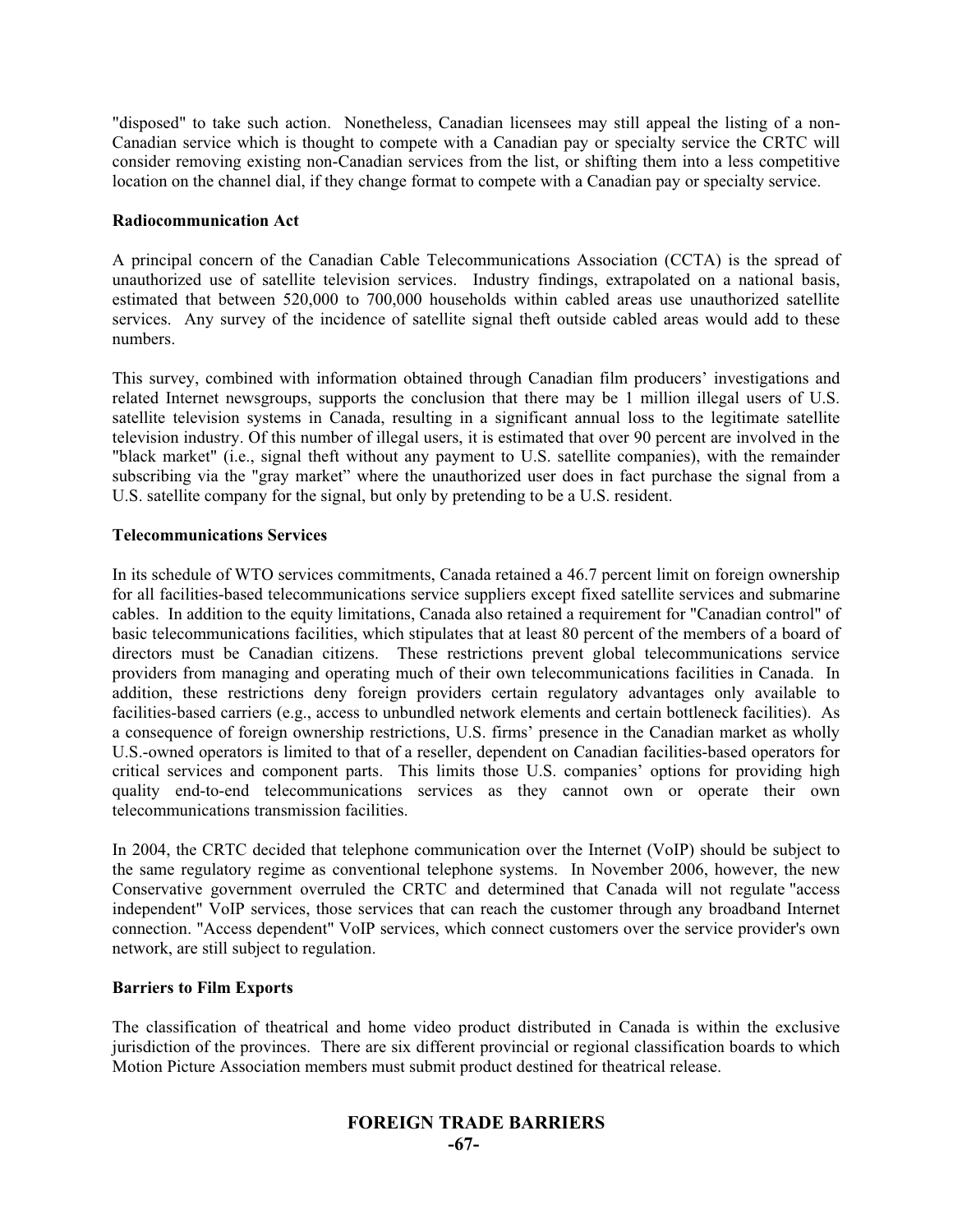Most of these boards also classify product intended for home video distribution. As a control device to display a video's Quebec classification, the Quebec Cinema Act requires that a sticker be acquired from the Régie du Cinéma and attached to each pre-recorded video cassette and DVD at a cost of C\$0.40 per unit. The Québec government proposes to reduce the sticker cost to C\$0.30 for English and French versions of films dubbed into French in Quebec.

In addition to the direct cost of acquiring the stickers, there are the administrative costs of attaching stickers to each unit and removing them from all returns, plus the per-title, per-distributor administrative fee of C\$55.00 charged by the Régie.

In an effort to create a uniform, consumer-friendly classification system that more readily comports with national advertising campaigns and other practical concerns of the industry, the Canadian video distribution industry has initiated a voluntary national classification system for works distributed on videocassette and DVD. Under this system, a film's national rating is determined by averaging its provincial ratings and is displayed on the packaging. While some provinces accept the average national classification for the purpose of providing consumer information on pre-recorded video material, three of the provincial/regional boards, Manitoba, Quebec and the Maritime Provinces (New Brunswick, Nova Scotia and Prince Edward Island), also require that their own classification be displayed.

The lack of unanimous acceptance of the voluntary national classification and the negative precedent established by the Quebec stickering regime continue to create significant consumer confusion and expense.

#### **INVESTMENT BARRIERS**

#### **General Establishment Restrictions**

Under the Investment Canada Act, the Broadcasting Act, the Telecommunications Act and standing Canadian regulatory policy, Canada screens new or expanded foreign investment in the energy and mining, banking, fishing, publishing, telecommunications, transportation, film, music, broadcasting, cable television and real estate sectors.

#### **Investment Canada Act**

The Investment Canada Act has regulated foreign investment in Canada since 1985. Foreign investors must notify the government of Canada prior to the direct or indirect acquisition of an existing Canadian business of substantial size (as defined below). The Canadian government also reviews acquisitions by non-Canadians of existing Canadian businesses or establishments or of new Canadian businesses in designated types of business activity relating to Canada's culture, heritage or national identity where the federal government has authorized such review as being in the public interest. The government of Canada must be notified of any investment by a non-Canadian to:

• Establish a new Canadian business (regardless of size); or

• Acquire direct control of any existing Canadian business which either has assets of C\$5 million or more; is in a business that is identified by regulation to be culturally sensitive; or is in uranium production, financial services or transportation services; or

• Acquire indirect control over any existing Canadian business, the assets of which exceed C\$50 million in value in a non-cultural business or between C\$5 million and C\$50 million in a cultural business.